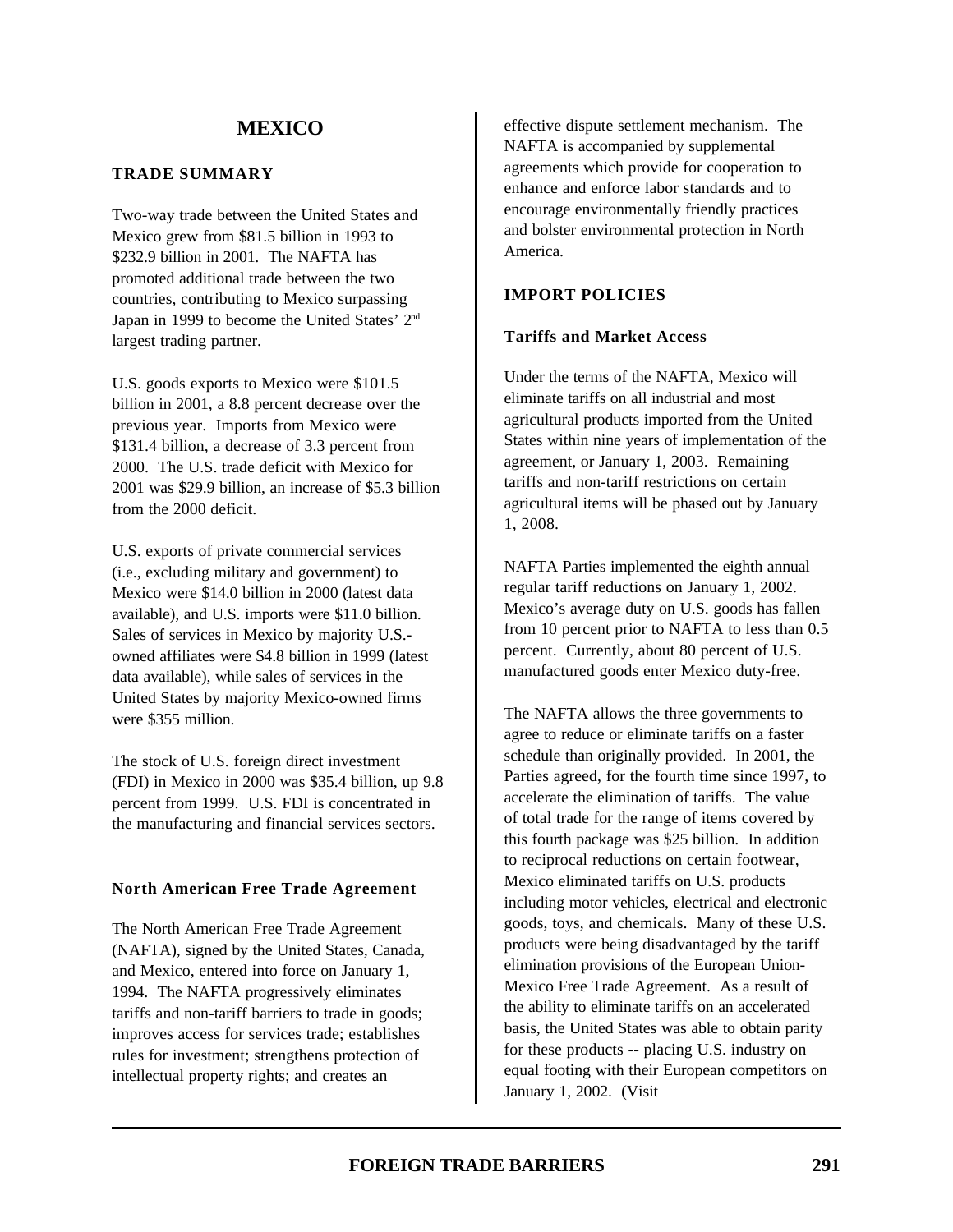http://www.ustr.gov/releases/2002/01/02-04a.pdf for a complete list of products.)

Pursuant to the requirements of NAFTA Article 303 and the timetable specified in Annex 303.7, on January 1, 2001, the three countries implemented limitations on the use of duty drawback and duty deferral programs with respect to trade with Mexico. The same provisions were implemented for trade between the United States and Canada in 1996. The NAFTA now limits the duty waivers that Mexico may grant for temporary importation of non-NAFTA originating goods incorporated into finished products that are subsequently exported to the United States or Canada. Such waivers may not exceed the lesser of: (a) the total amount of customs duties paid or owed on the good initially imported; or (b) the total amount of customs duties paid to another NAFTA government on the good, or the product into which the good is incorporated, when it is subsequently exported.

To minimize the increase in input costs for its manufacturers as a result of these new limitations, Mexico created several "Sectoral Promotion Programs" (Prosecs). Prosecs reduce the MFN applied tariffs (often to zero) on items in over 16,000 tariff categories used to produce specified products in any of 22 industries. While the industries and items eligible for the reductions are those of greatest importance to the temporary import (maquiladora) sector, the reduced tariffs are available to all qualifying producers, regardless of nationality, and do not condition benefits on subsequent exportation. Implementation of NAFTA Article 303 continues the process of integrating maquiladoras into Mexico's domestic economy. The United States continues to monitor Mexico's Prosec programs to assure they are consistent with the NAFTA. The American Textile Manufacturers Institute (ATMI) objected this year to the inclusion in one

of the programs of certain textile products available in North America. Fabrics, specifically mentioned are those used to make pockets, linings, undercollar cloth and interlinings of jackets, trousers and suits.

#### **Agricultural Products**

U.S. exports of agriculture, fish and forestry products to Mexico are expected to surpass \$7 billion in 2001. Mexico is our third largest agricultural market. Under the NAFTA, Mexico continues to reduce import tariffs and increase tariff-rate quotas on many agricultural products from the United States, providing enhanced market access. While there were no import barriers to trade for agricultural products in 2001 that prohibited imports, there continued to be a number of import polices and phytosanitary issues that significantly distorted and impeded trade. In addition, the Mexican Congress proposed laws and passed others that could restrict agricultural imports in 2002.

In 2001, the Mexican Secretariat of Economy (SE) continued antidumping duties on beef and live hogs. While the duties do not prohibit the import of these products from the United States, they have increased costs and disrupted normal trading patterns. In the case of beef product exports, the dumping duty rates assigned to individual companies only apply to beef aged less than 30 days and graded Choice or Select; all other cuts of beef subject to the order are subject to the higher, all others rate. The live hog antidumping duty only applies to hogs weighing less than 110 kilos. These policies have significantly reduced the number of U.S. suppliers and have altered product trading patterns. A request to investigate dumping pricing on imported milled rice was rejected by the SE in 2001. The Mexican forest products industry has complained about lumber imports and has conducted a study to support its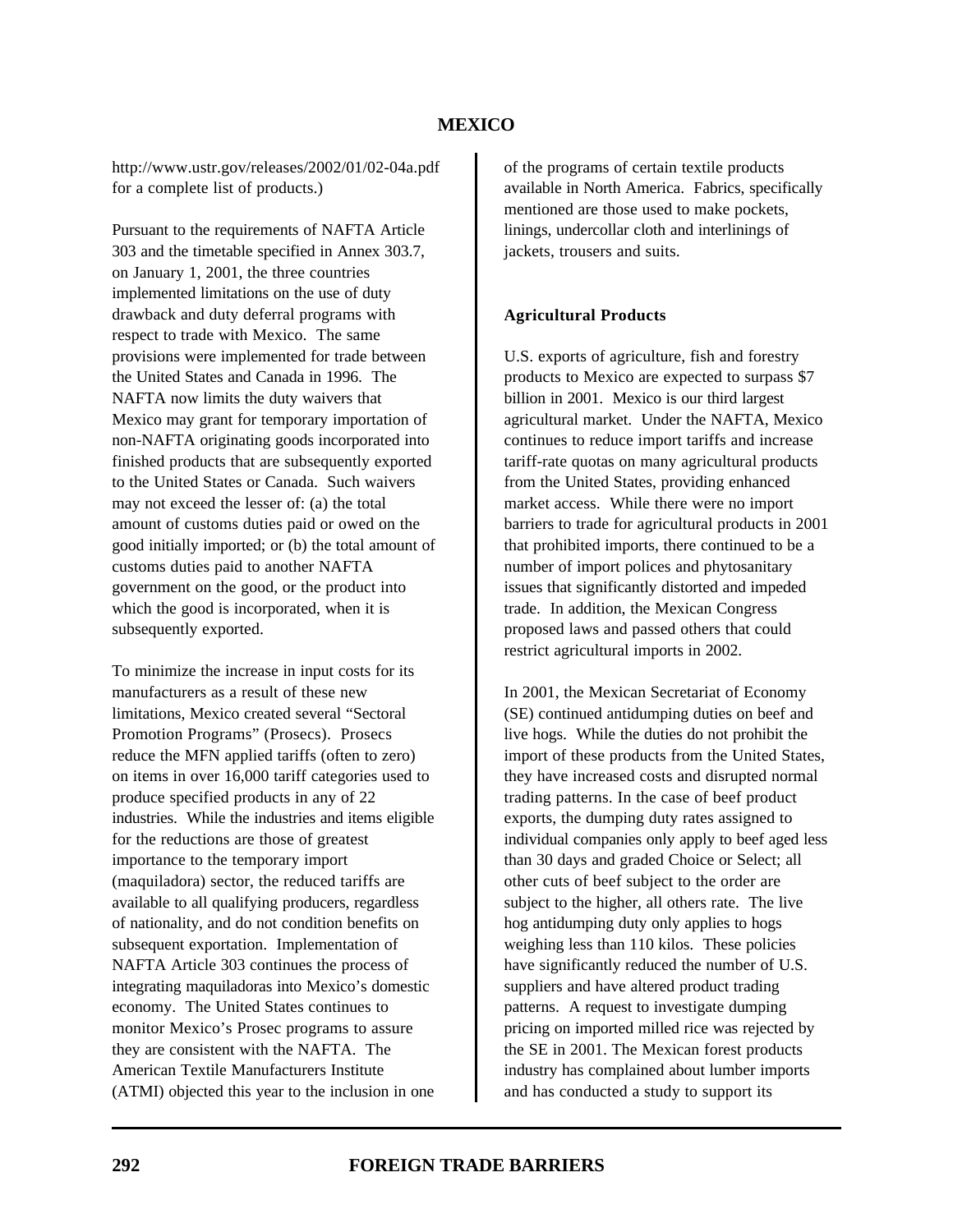argument that U.S. lumber imports are hurting the industry. The United States is monitoring reports that the Mexican forest product industry may request safeguard or antidumping investigations in 2002.

On June 12, 2000, the Mexican Congress amended Mexico's Animal Health Law to require that all import verification inspections for meat and poultry be conducted in Mexico. The law was to be implemented on June 12, 2001; however, Mexico only had one facility operational on that date, so implementation was postponed until December 12, 2001. The Secretariat of Agriculture (SAGARPA) prohibited imports of meat and poultry at several border crossing points for two weeks, which resulted in substantial losses for U.S. industry. The Mexican Congress postponed implementation of the new provision again in late 2001 for an additional six months, until June 12, 2002. If the law is not modified, access to a meat and poultry export market valued at over \$1.2 billion could be threatened.

The Mexican Congress also approved on January 1, 2002, as part of the annual budget, a consumption tax on certain beverages sweetened with ingredients other than cane sugar, including high fructose corn syrup (HFCS). The action by the Mexican Congress was discriminatory and counterproductive, and established a major barrier to a settlement of broader sweetener disputes between the United States and Mexico. In mid-January, U.S. officials and representatives of the U.S. agricultural sector, including corn growers and refiners, met with Mexico's Secretary of the Economy Luis Derbez and strongly objected to the tax. On March 5, 2002, the tax was suspended for seven months by President Fox. With the Mexican Congress threatening new restrictions, however, HFCS sales remain well below prior volumes.

Mexican sanitary and phytosanitary standards have created barriers to exports of certain U.S. agricultural goods, including grains, seed products, apples, stone fruit, meat, poultry, citrus, table eggs, wood and wood products, avocados, and rendered products. In addition, procedural requirements regarding sanitary and phytosanitary inspections at the port-of-entry often do not reflect agreements reached between U.S. Department of Agriculture (USDA) officials and their Mexican counterparts, resulting in unnecessary delays at Mexican ports of entry.

In 2001, SAGARPA rejected significant quantities of agricultural imports. Reasons for rejection ranged from detection of a nonquarantine pest to typographical errors on customs documents. Perhaps the worst case was the rejection of U.S. stone fruit shipments from California because of detection of nonquarantine insects. Although the insects were never identified as pests of concern in the work plan agreed to by USDA and SAGARPA, SAGARPA rejected these shipments costing the industry millions of dollars. USDA and SAGARPA eventually resolved the problem and the trade flow was restored.

In 2003, tariff-rate quotas (TRQs) and import tariffs in Mexico for most agricultural products will be eliminated under the NAFTA. While this should further open the Mexican market for U.S. agricultural products, the United States will continue to closely monitor Mexican procedures to ensure that new barriers to trade are not implemented in place of the TRQs.

Serious problems identified last year with Mexico's administration of the U.S. dry bean TRQ were resolved through a bilateral agreement in May 2001. TRQ administration has improved substantially as a result, but U.S. exporters remain concerned about the high prices import permits command at the annual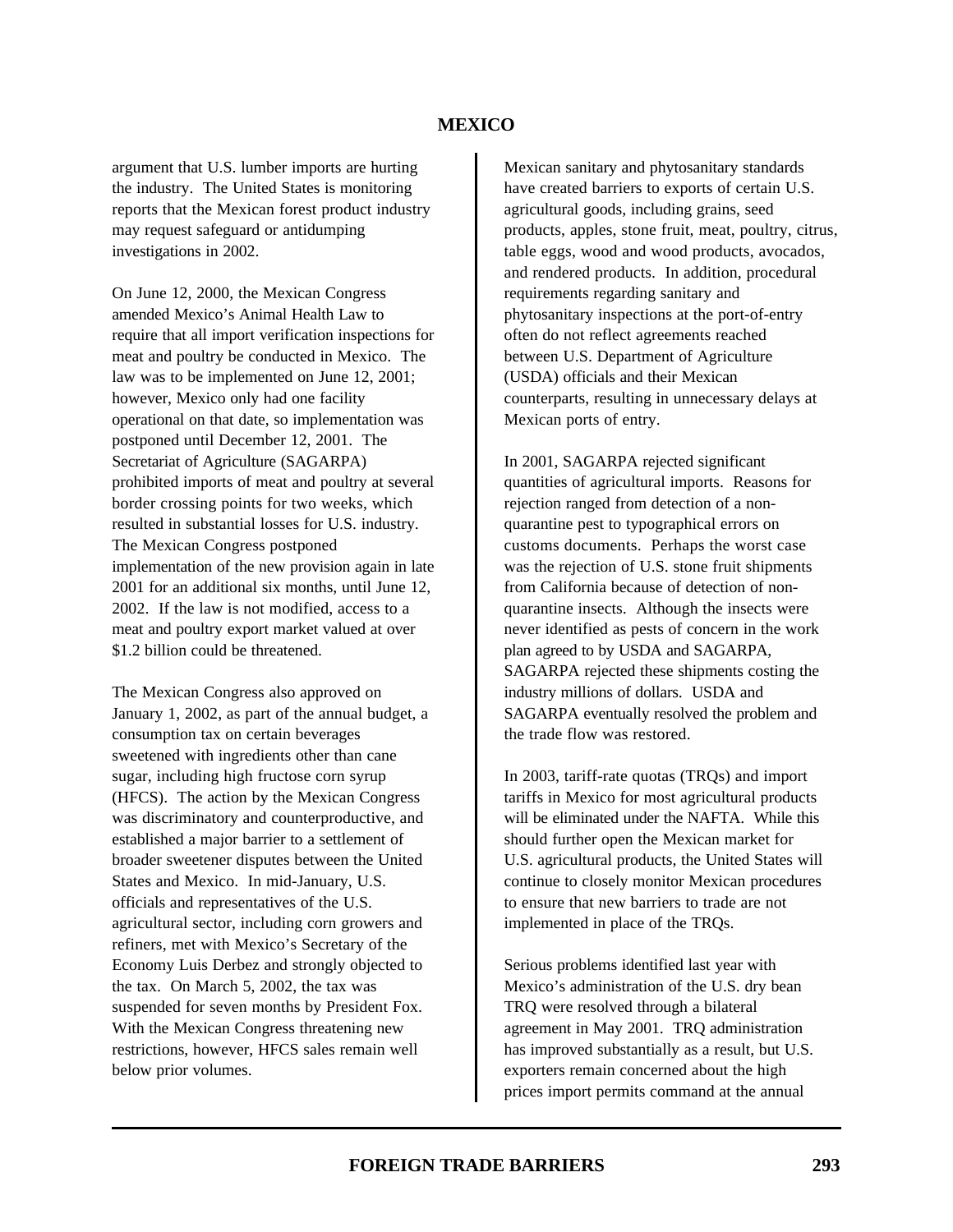auctions.

### **Administrative Procedures and Customs Practices**

U.S. exporters continue to complain about Mexican customs administration procedures, including the lack of sufficient prior notification of procedural changes; inconsistent interpretation of regulatory requirements for imports at different border posts; requirements that particular goods enter only through certain ports; and discriminatory and uneven enforcement of Mexican standards and labeling rules. Agricultural exporters note that Mexican inspection and clearance procedures for some agricultural goods are long, burdensome, nontransparent and unreliable. U.S. exporters continue to voice concerns about the lack of effective intellectual property rights enforcement at the border.

Because of the potential for sanctions under the 1996 Customs Reform Law, Mexican customs brokers employ very restrictive interpretations of Mexican regulations and standards. In an attempt to combat what is perceived to be under-invoicing and other forms of customs fraud, Mexican Customs maintains (and in some cases has significantly expanded over the last year) measures that can unnecessarily impede legitimate imports. These measures include import license requirements, an industry sector registry, and estimated (reference) prices.

The Secretariat of Economy (SE) requires import licenses for a number of commercially sensitive products. On December 31, 2001, it published a decree requiring licenses for imports of high fructose corn syrup, but noted that it will issue all such import permits automatically. However, the SE notice indicates that it shall suspend or limit the issuance of these import permits if it determines that the United States has not complied with its international trade

obligations regarding sweeteners or other products. The effective date of the import permit requirement was January 15, 2002, but procedures for obtaining licenses were not available by that date. USTR is closely monitoring this new requirement to ensure Mexico adheres to its international obligations.

Mexico uses estimated prices for customs valuation of a wide range of products imported from the United States and other countries – including apples, milled rice, beer, distilled spirits, chemicals, wood, paper and paperboard products, textiles, apparel, toys, tools and appliances. On October 1, 2000, the Mexican Government implemented a burdensome new guarantee system for goods subject to these prices. Since that date, importers have been unable to post a bond to guarantee the difference in duties and taxes if the declared value of an entering good is less than the official estimated price. Instead they must deposit the difference in cash at a designated Mexican financial institution or arrange one of two alternative sureties (a trust or line of credit). The cash deposit is not returned for six months, and then only if the Mexican Government has not initiated an investigation and if the supplier in the country of exportation has provided an invoice certified by its local chamber of commerce. U.S. exporters have long complained that estimated pricing under Mexico's old surety system unfairly restricted trade, but implementation of the cash deposit requirement has created significant additional costs. Mexican banks charge as much as \$1,500 to open cash accounts and \$250 for each transaction. While the United States has raised this issue with Mexico for the past eight years, we have seen no progress. The United States is considering next steps, including dispute settlement.

On June 29, 2001, Mexico published an amendment to its Customs Law that prohibits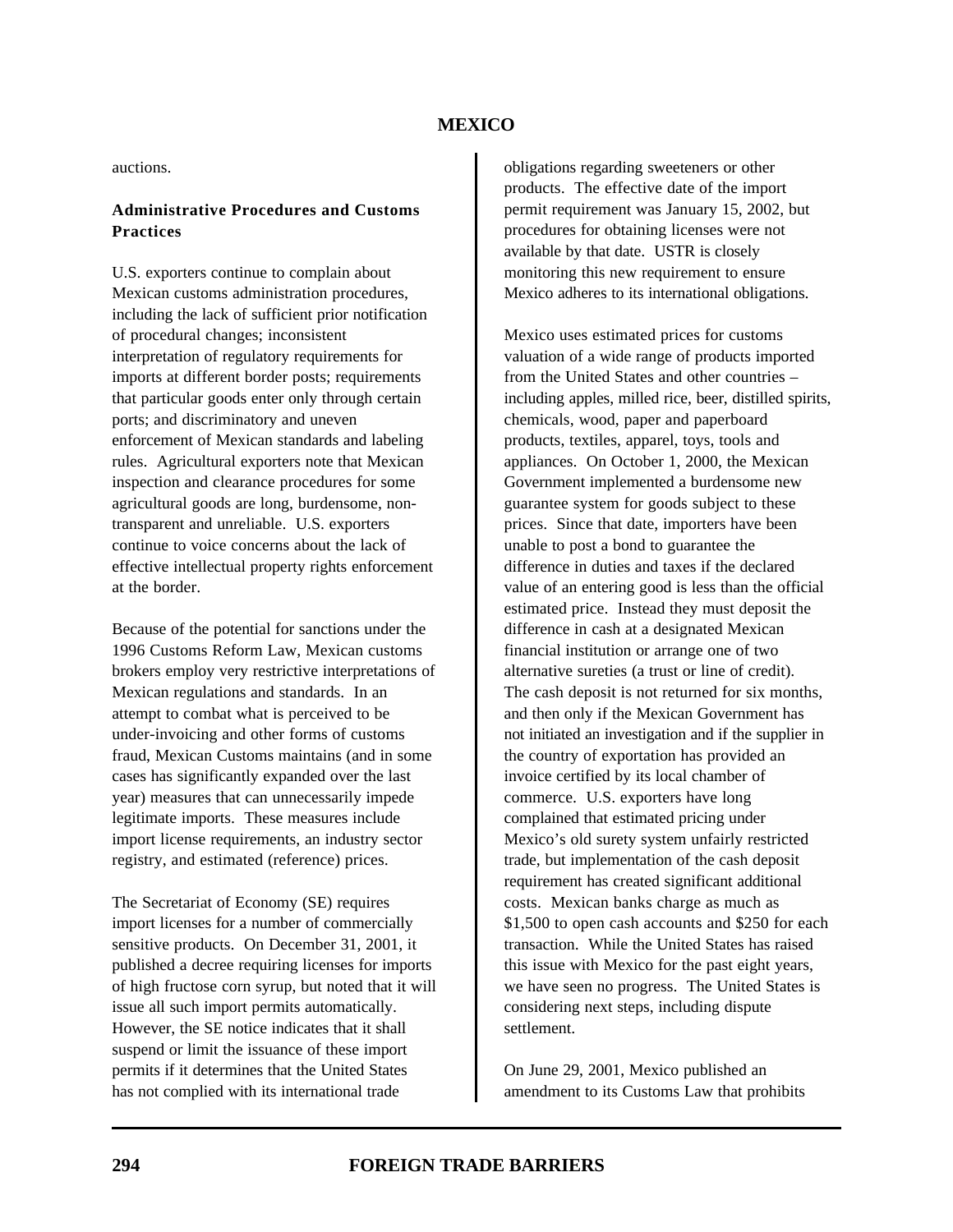transshipment of certain products through Mexico to other countries. The resolution covers products such as explosives and weapons. The resolution also covers certain textile, electronic, and agricultural products, as well as diapers, beer, cigarettes, wine, liquors, and other goods. The prohibition currently impedes legitimate trade and raises serious questions about Mexico's adherence to its WTO obligations.

### **STANDARDS, TESTING, LABELING AND CERTIFICATION**

Mexico's Law on Metrology and Standardization mandates that products subject to technical regulations ("Normas Oficiales Mexicanas" (NOMs)) be certified by the government agency that issued the NOM or by an authorized independent certification body. Under the NAFTA, Mexico was required, starting January 1, 1998, to recognize conformity assessment bodies in the United States and Canada on terms no less favorable than those applied in Mexico.

Each Mexican Government agency has its own compliance assessment process to determine compliance with its NOMs. Changes to the Secretariat of Economy (SE) product certification procedures became effective on May 1, 2000. The main change allows U.S. manufacturers and/or exporters to hold title to a NOM certificate of compliance and assign it to as many distributors in Mexico as needed to cover the market. These changes are only for SE-issued NOMs and apply exclusively to countries having signed a free trade agreement with Mexico. However, numerous U.S. exporters complain that even the improved process remains unduly costly and burdensome. Another common complaint is that for each NOM there is only one certification body accredited and authorized to issue certificates of compliance.

Tequila: In August 2001, Mexico published draft regulations governing the "indirect use of tequila." If approved, the new regulations could have the effect of extending Mexican regulations and the authority of the Mexican Tequila Regulatory Council to products bottled outside of Mexico that contain tequila but that are not themselves tequila. The United States is concerned that such regulations would not be consistent with Mexico's international trade obligations.

Vitamins, Nutritional Supplements, Herbal Remedies: U.S. exporters of certain vitamins, nutritional supplements, and herbal remedies have expressed concerns that regulations under Mexico's health law unnecessarily impede their access to the Mexican market. There is a lack of clarity regarding which products are classified as medicines or pharmaceuticals, and for which the Secretariat of Health (SSA) requires inspection and approval of the manufacturing facility in order to obtain a sanitary license. For those products requiring a sanitary license, Mexico does not have in place procedures to permit its officials to conduct the required inspections and approvals for foreign-based facilities. It is our understanding that Mexico is looking at ways to address these concerns consistent with WTO and NAFTA obligations.

# **GOVERNMENT PROCUREMENT**

In March 2000, Mexico established price preferences for domestic products when government purchases are not subject to the NAFTA in two procurement laws. The implementing regulations were published on August 20, 2001.

The NAFTA gradually increases U.S. suppliers' access to purchases by PEMEX and the Federal Electricity Commission (CFE), the parastatal petroleum and electricity monopolies, which are the two largest purchasing entities in the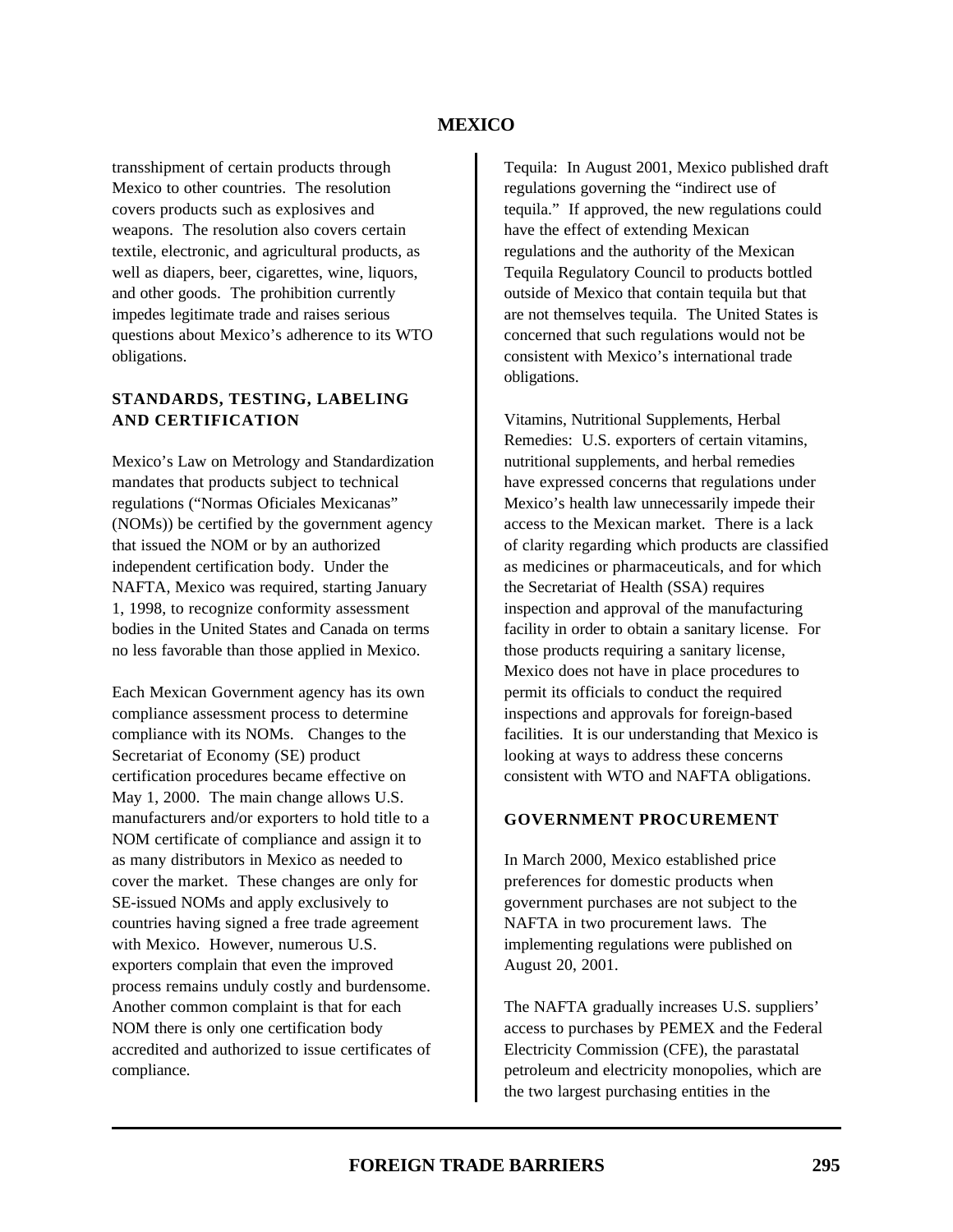Mexican government. Under the NAFTA, Mexico immediately opened 50 percent of PEMEX and CFE tenders whose values fall above NAFTA thresholds to competition from U.S. goods and services. In 2002, this figure is 70 percent. Though it appears that market access is increasing, the United States is concerned with Mexico's implementation of its commitments with respect to offsets. In particular, we have concerns with the high requirements for domestic content in equipment and supplies in CFE tenders for sub-stations and transmission lines.

As of January 1, 2002, the NAFTA applies to purchases of pharmaceuticals that are not currently patented in Mexico or whose Mexican patents have expired. For purchases of nonpatented pharmaceuticals subject to the NAFTA, Mexico will no longer be able to grant preferential treatment to domestic suppliers.

### **INTELLECTUAL PROPERTY RIGHTS (IPR) PROTECTION**

Under the NAFTA and the WTO Agreement on Trade-Related Aspects of Intellectual Property Rights (TRIPS), Mexico is obligated to implement certain standards for the protection of intellectual property rights and procedures to address infringement such as piracy and counterfeiting. The United States and Mexico review progress on intellectual property issues in regular consultative meetings. As a result of the progress Mexico has made on intellectual property matters, Mexico was taken off the Special 301 Watch List in 2000 and remained off the list in 2001. However, the United States remains concerned about the continuing high levels of piracy and counterfeiting in Mexico and closely monitors how the Mexican Government is addressing these problems.

### **Copyright**

Copyright piracy remains a major problem in Mexico, with U.S. industry estimates of losses growing. A significant increase in the level of piracy during the past year coupled with a decrease in the level of enforcement has resulted in ever greater losses to the copyright industry and the closure of legitimate copyrightrelated businesses. Pirated sound recordings and video cassettes are widely available throughout Mexico. The International Intellectual Property Alliance (IIPA) estimated that trade losses due to copyright piracy in Mexico totaled \$527.5 million in 2000. Loss figures for 2001 are not yet available. Piracy levels in some industries have declined since 1995; for instance, the estimated software piracy level came down from 74 percent in 1995 to 56 percent in 2000. The music industry has, however, seen a significant increase in the piracy level, from 54 percent in 1995 to 63 percent in 2000. Sales of legitimate CDs declined from 80 million units in 1999 to 67 million units in 2000, and industry projections forecast sales of only 55 million legitimate CDs in 2001.

Mexican law enforcement agencies have conducted hundreds of raids on pirates, including in dangerous areas such as Tepito in Mexico City. However, there have been few convictions for piracy, thus undercutting the deterrent effect of the raids and arrests. During 2001, there were only eight indictments, a drastic decline from 54 indictments the year before. Despite occasional raids, Mexico's informal markets are effectively tolerated by the government, making sustained reductions in piracy (particularly music piracy) very difficult.

#### **Patents and Trademarks**

Patents and trademarks are under the jurisdiction of the Mexican Institute of Industrial Property (IMPI), an independent agency. The number of raids by IMPI against counterfeiters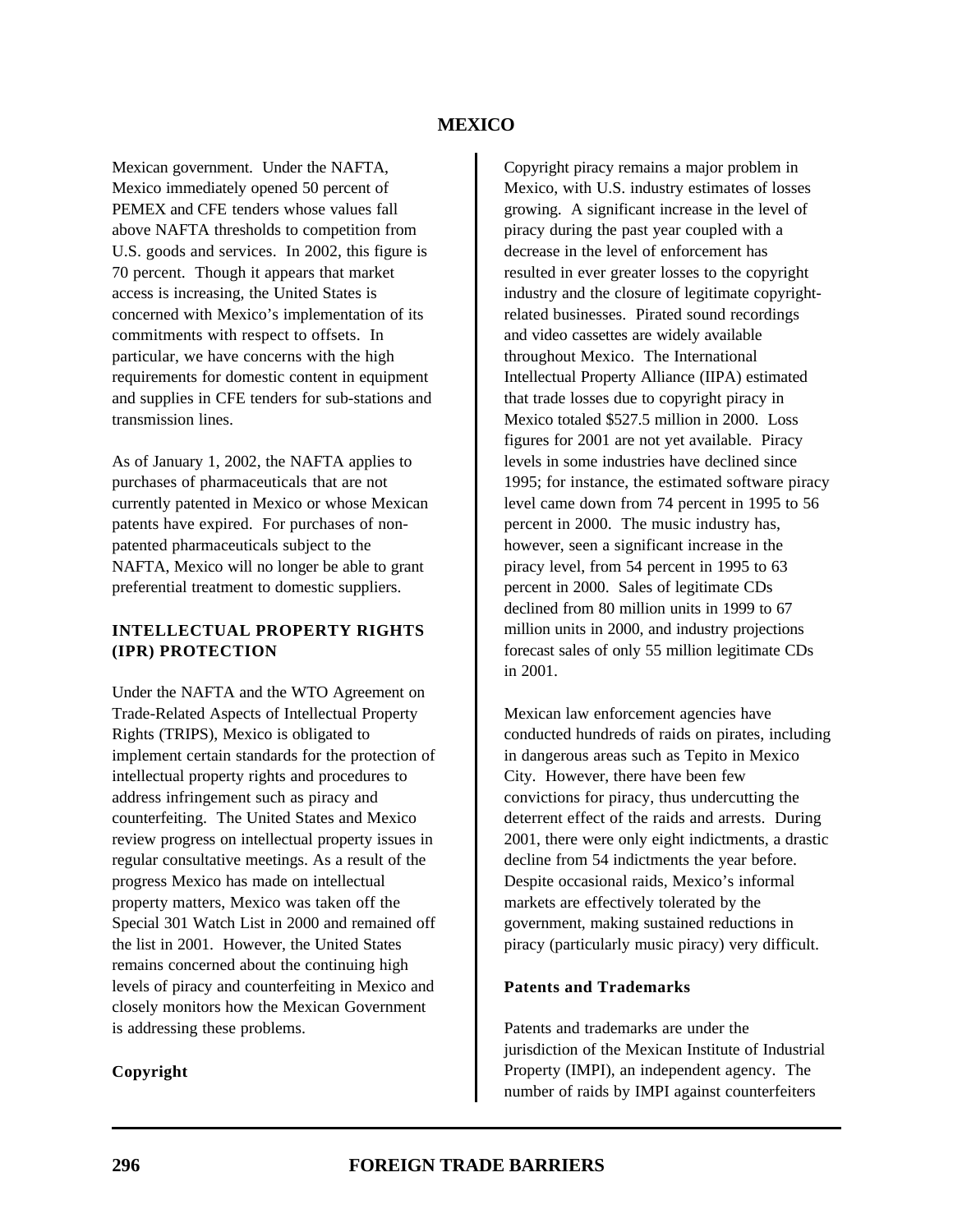has increased in recent years, and use of administrative remedies is increasingly effective for U.S. trademark owners. Nonetheless, many U.S. trademark holders have encountered difficulties in enjoining former subsidiaries and franchisees from continued use of their trademarks. Some U.S. firms have reported difficulty enforcing their trademark rights. An illustrative case involves Nintendo of America, which has been involved in numerous court battles since 1989 with a Mexican national who registered a trademark for the Game Boy mark with the Mexican trademark authorities. The Mexican national has no commercial relationship with Nintendo, and has been identified in the past as distributing counterfeit Nintendo products. Furthermore, the Mexican national aggressively has tried to obstruct the ability of Nintendo to sell legitimate video game products in Mexico through raids on an authorized Nintendo distributor and retailers. Nintendo has pursued several legal and administrative avenues within the Mexican Government, with little positive outcome. A Department of Commerce Compliance Team actively has been pursuing all possible avenues for resolving the dispute, including using the bilateral IPR talks.

U.S. pharmaceutical and agricultural chemical companies are concerned about the lack of coordination between IMPI and other Mexican officials with regard to the granting of marketing approval for their products. As part of the process to obtain approval to sell their products, pharmaceutical and agricultural chemical companies must submit data on the safety and efficacy of their products. These data are valuable and the result of substantial investments in research. Governments are obliged to protect this data from unauthorized use by a third party. The Mexican Secretariats of Health (SSA) and Agriculture (SAGARPA) have granted marketing approval for generic products without verifying with IMPI whether a patent exists. The SSA and SAGARPA also have allowed

Mexican interests to rely on the test data submitted by U.S. companies without authorization from the U.S. companies, which also appears not to be in conformity with the NAFTA and TRIPS.

### **SERVICES BARRIERS**

#### **Telecommunications**

Mexico's former state-owned telecom monopoly (Telmex) continues to dominate Mexico's telecommunications sector. Competition in the sector has been hampered by the inability of Mexico's telecommunications regulator (Cofetel) to enforce regulations to prevent Telmex from engaging in anticompetitive conduct (known as "dominant carrier" regulations). Mexico has not yet taken concrete enforcement action against Telmex in the face of violations of these dominant carrier regulations. Such violations —which relate to Mexico's WTO obligations— include Telmex's refusal to provide key information required by the regulation (such as information regarding its network needed by competitors to offer service), Telmex's failure to offer competitors non-discriminatory quality of service, and Telmex's failure to provide private lines in a timely manner.

In addition, the Mexican Government has yet to take appropriate action to address the refusal of Telmex's wireless affiliate (America Movil) to abide by a regulatory ruling requiring the adoption of competitively neutral numbering rules. Cofetel has recommended that Telmex be fined for non-compliance with these rulings; however, the authority responsible for levying fines has declined to take action. Finally, Cofetel has failed to address a dispute over the terms and conditions for local interconnection that has remained unresolved for over one year despite its WTO commitment to resolve interconnection disputes within a reasonable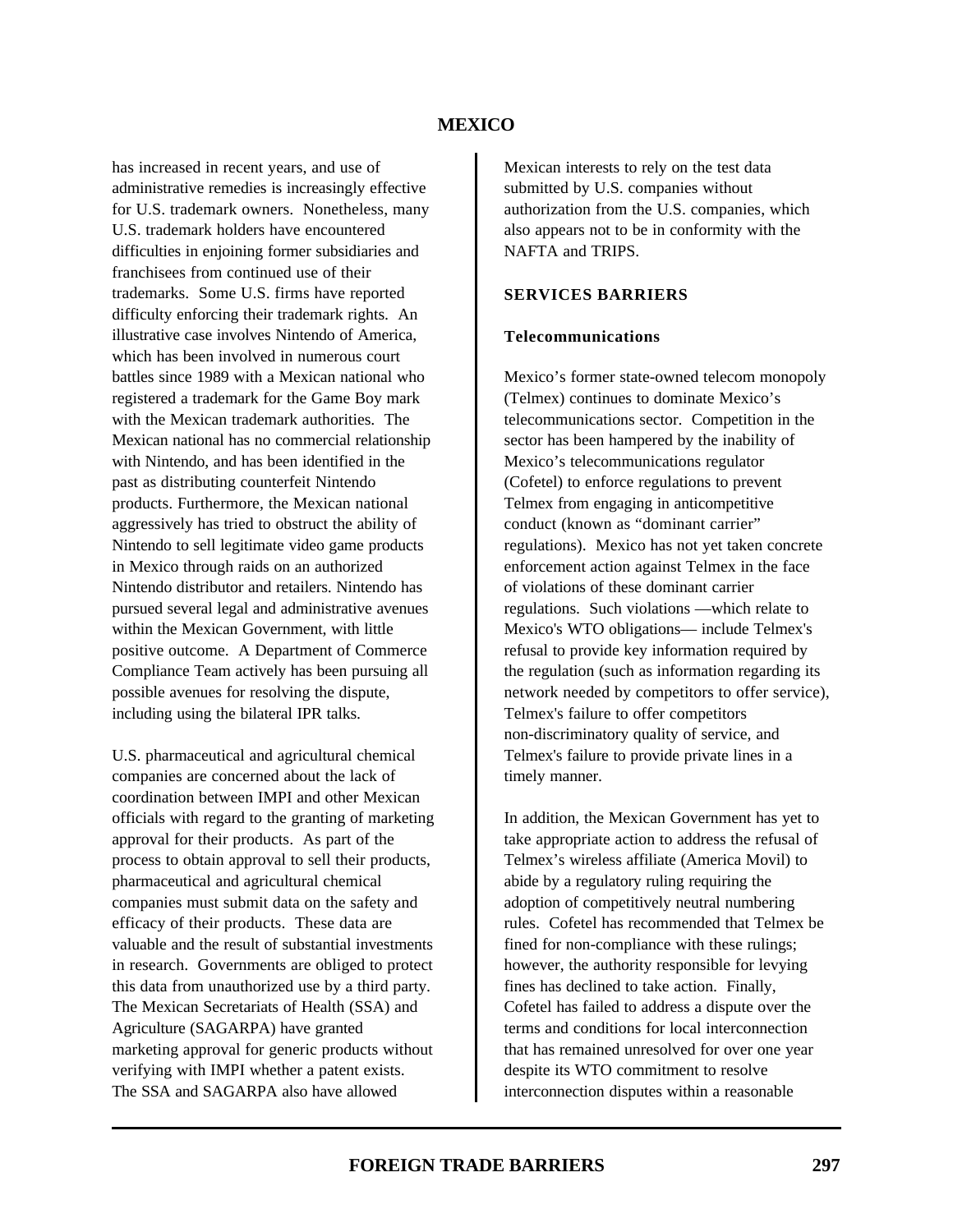#### period of time.

Mexico has also failed to address the much-needed reform to its international rules to permit competition in the offering of international services at cost-oriented rates. Mexico's rules prevent competitive alternatives to the interconnection rates negotiated by Telmex. The current international interconnection rate between the United States and Mexico is 13.5 cents per minute—a rate that exceeds cost by approximately 10 cents. Mexico has a WTO obligation to ensure that international interconnection rates are cost-oriented. The United States has repeatedly raised concerns regarding the WTO-consistency of Mexico's international telecom regime (including these non-cost-oriented rates) Mexico's high international interconnection rates and, on February 13, 2002, requested formation of a WTO dispute settlement panel to resolve this issue.

In 2001, there was also some progress: Mexico's satellite service sector was opened to competition, and long-distance interconnection rates were reduced for the second year in a row.

#### **Film Law**

The implementing regulations of the 1998 film law were published on March 29, 2001. The regulations contain several provisions that seriously impede the free flow of all audiovisual products distributed in Mexico. The Motion Picture Association (MPA) specifically cites a local printing obligation and a local dubbing obligation as barriers to the entry of foreign films. Dubbing restrictions effectively reserve a segment of the domestic film market for local films, thereby protecting local film producers from foreign competition.

#### **INVESTMENT BARRIERS**

#### **Ownership Reservations**

Mexico's Constitution and Foreign Investment Law of 1992 reserve certain sectors to the state, such as oil and gas extraction and electric power transmission; other laws limit activities to Mexican nationals, such as forestry exploitation, and domestic air and maritime transportation. Only Mexican nationals may own gasoline stations. Gasoline is supplied by PEMEX, the state-owned petroleum monopoly. Gasoline stations sell only PEMEX lubricants, although other lubricants are manufactured and sold in Mexico. A national foreign investment commission decides questions of foreign investment in Mexico. In February 2001, President Bush and Mexican President Vicente Fox agreed to establish a trilateral working group with Canada to address North American energy issues.

NAFTA eliminated barriers to new investment in Mexico, such as trade balancing and domestic content requirements. These barriers are being phased out in key sectors such as automobile manufacturing by January 1, 2004.

Investment restrictions prohibit foreign ownership of residential real property within 50 kilometers of the nation's coasts and 100 kilometers of its borders. However, foreigners may acquire the effective use of residential property in the restricted zones through trusts administered by Mexican banks. Foreign and Mexican nationals encounter problems at times with the lack of enforcement of property rights. Mexico's land tenure laws are complicated. In addition, there is no title insurance system in Mexico, which means potential investors should be sure of their rights prior to acquiring property.

Mexico has notified the WTO of measures that are inconsistent with its obligations under the WTO Agreement on Trade-Related Investment Measures (TRIMS). The measures are local